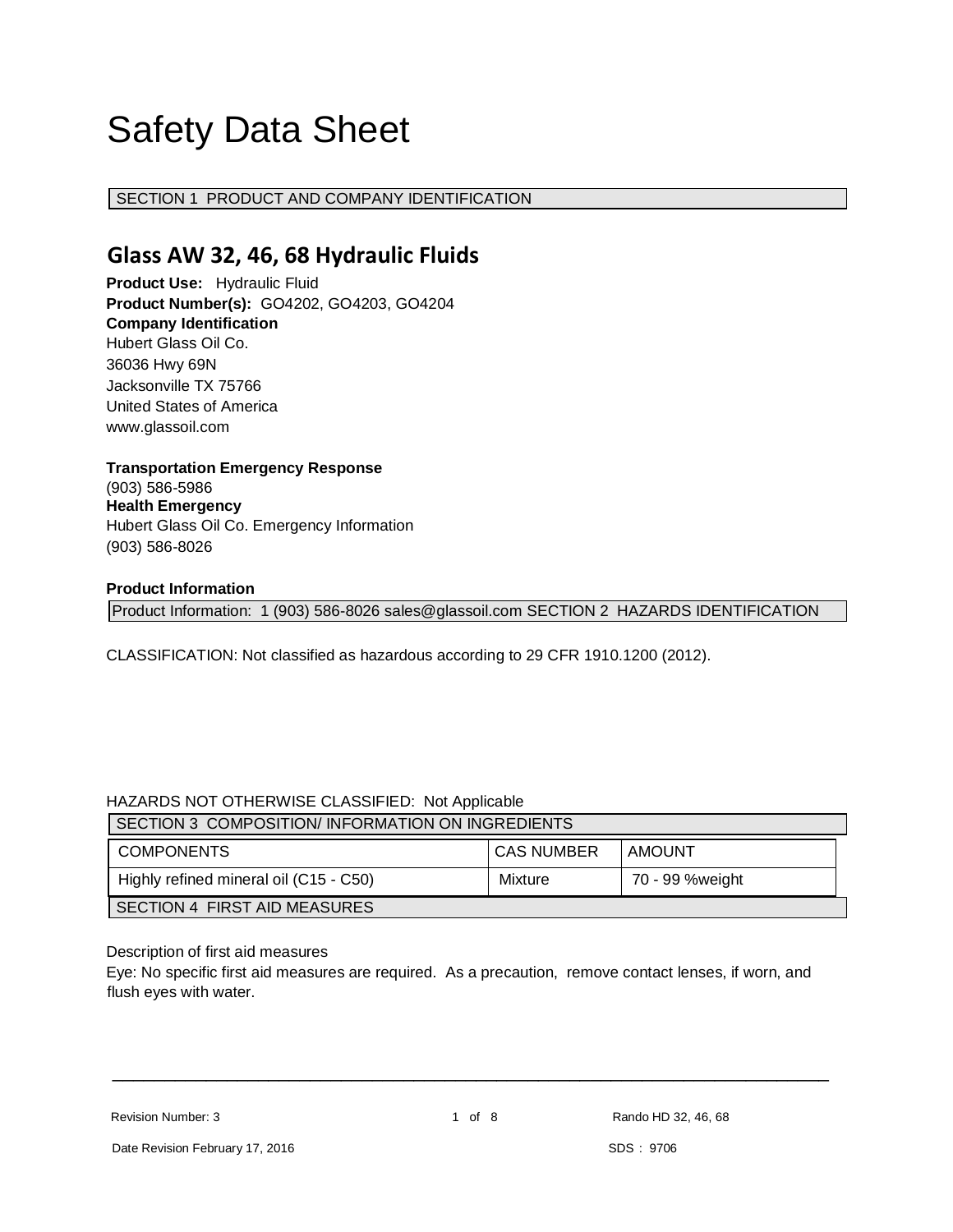Skin: No specific first aid measures are required. As a precaution, remove clothing and shoes if contaminated. To remove the material from skin, use soap and water. Discard contaminated clothing and shoes or thoroughly clean before reuse.

Ingestion: No specific first aid measures are required. Do not induce vomiting. As a precaution, get medical advice.

Inhalation: No specific first aid measures are required. If exposed to excessive levels of material in the air, move the exposed person to fresh air. Get medical attention if coughing or respiratory discomfort occurs.

Most important symptoms and effects, both acute and delayed IMMEDIATE HEALTH EFFECTS

Eye: Not expected to cause prolonged or significant eye irritation.

Skin: Contact with the skin is not expected to cause prolonged or significant irritation. Contact with the skin is not expected to cause an allergic skin response. Not expected to be harmful to internal organs if absorbed through the skin. High-Pressure Equipment Information: Accidental high-velocity injection under the skin of materials of this type may result in serious injury. Seek medical attention at once should an accident like this occur. The initial wound at the injection site may not appear to be serious at first; but, if left untreated, could result in disfigurement or amputation of the affected part.

Ingestion: Not expected to be harmful if swallowed.

Inhalation: Not expected to be harmful if inhaled. Contains a petroleum-based mineral oil. May cause respiratory irritation or other pulmonary effects following prolonged or repeated inhalation of oil mist at airborne levels above the recommended mineral oil mist exposure limit. Symptoms of respiratory irritation may include coughing and difficulty breathing.

DELAYED OR OTHER HEALTH EFFECTS: Not classified

Indication of any immediate medical attention and special treatment needed

Note to Physicians: In an accident involving high-pressure equipment, this product may be injected under the skin. Such an accident may result in a small, sometimes bloodless, puncture wound. However, because of its driving force, material injected into a fingertip can be deposited into the palm of the hand. Within 24 hours, there is usually a great deal of swelling, discoloration, and intense throbbing pain. Immediate treatment at a surgical emergency center is recommended.

SECTION 5 FIRE FIGHTING MEASURES

EXTINGUISHING MEDIA: Use water fog, foam, dry chemical or carbon dioxide (CO2) to extinguish flames.

Unusual Fire Hazards: Leaks/ruptures in high pressure system using materials of this type can create a fire hazard when in the vicinity of ignition sources (eg. open flame, pilot lights, sparks, or electric arcs).

## PROTECTION OF FIRE FIGHTERS:

Fire Fighting Instructions: This material will burn although it is not easily ignited. See Section 7 for proper handling and storage. For fires involving this material, do not enter any enclosed or confined fire space without proper protective equipment, including self-contained breathing apparatus.

Combustion Products: Highly dependent on combustion conditions. A complex mixture of airborne solids, liquids, and gases including carbon monoxide, carbon dioxide, and unidentified organic compounds will be evolved when this material undergoes combustion.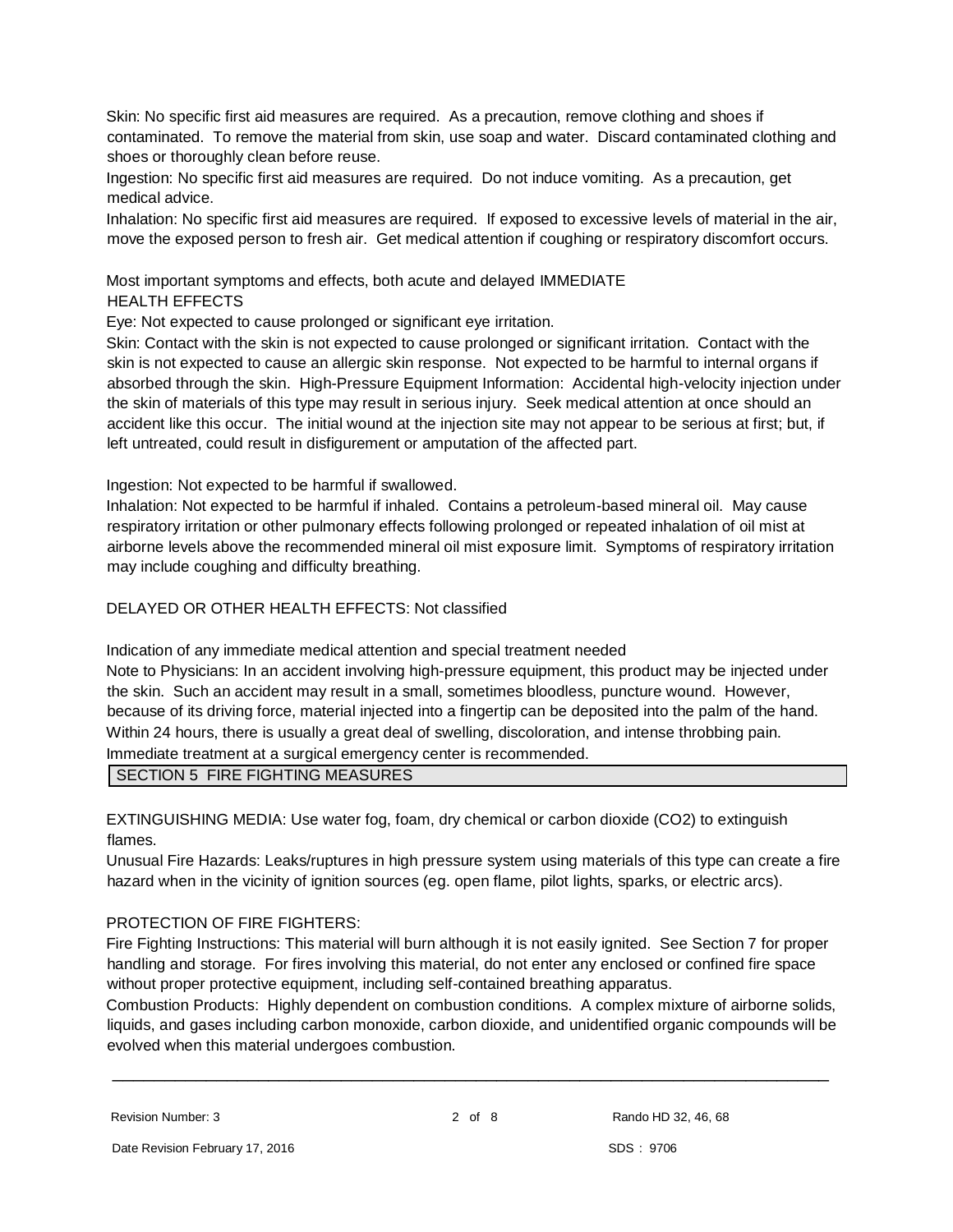## SECTION 6 ACCIDENTAL RELEASE MEASURES

Protective Measures: Eliminate all sources of ignition in vicinity of spilled material.

Spill Management: Stop the source of the release if you can do it without risk. Contain release to prevent further contamination of soil, surface water or groundwater. Clean up spill as soon as possible, observing precautions in Exposure Controls/Personal Protection. Use appropriate techniques such as applying noncombustible absorbent materials or pumping. Where feasible and appropriate, remove contaminated soil. Place contaminated materials in disposable containers and dispose of in a manner consistent with applicable regulations.

Reporting: Report spills to local authorities and/or the U.S. Coast Guard's National Response Center at (800) 424-8802 as appropriate or required.

## SECTION 7 HANDLING AND STORAGE

General Handling Information: Avoid contaminating soil or releasing this material into sewage and drainage systems and bodies of water.

Precautionary Measures: DO NOT USE IN HIGH PRESSURE SYSTEMS in the vicinity of flames, sparks and hot surfaces. Use only in well ventilated areas. Keep container closed.

Static Hazard: Electrostatic charge may accumulate and create a hazardous condition when handling this material. To minimize this hazard, bonding and grounding may be necessary but may not, by themselves, be sufficient. Review all operations which have the potential of generating and accumulating an electrostatic charge and/or a flammable atmosphere (including tank and container filling, splash filling, tank cleaning, sampling, gauging, switch loading, filtering, mixing, agitation, and vacuum truck operations) and use appropriate mitigating procedures.

Container Warnings: Container is not designed to contain pressure. Do not use pressure to empty container or it may rupture with explosive force. Empty containers retain product residue (solid, liquid, and/or vapor) and can be dangerous. Do not pressurize, cut, weld, braze, solder, drill, grind, or expose such containers to heat, flame, sparks, static electricity, or other sources of ignition. They may explode and cause injury or death. Empty containers should be completely drained, properly closed, and promptly returned to a drum reconditioner or disposed of properly.

## SECTION 8 EXPOSURE CONTROLS/PERSONAL PROTECTION

## GENERAL CONSIDERATIONS:

Consider the potential hazards of this material (see Section 2), applicable exposure limits, job activities, and other substances in the work place when designing engineering controls and selecting personal protective equipment. If engineering controls or work practices are not adequate to prevent exposure to harmful levels of this material, the personal protective equipment listed below is recommended. The user should read and understand all instructions and limitations supplied with the equipment since protection is usually provided for a limited time or under certain circumstances.

ENGINEERING CONTROLS:

Use in a well-ventilated area.

Revision Number: 3 3 0 3 of 8 Rando HD 32, 46, 68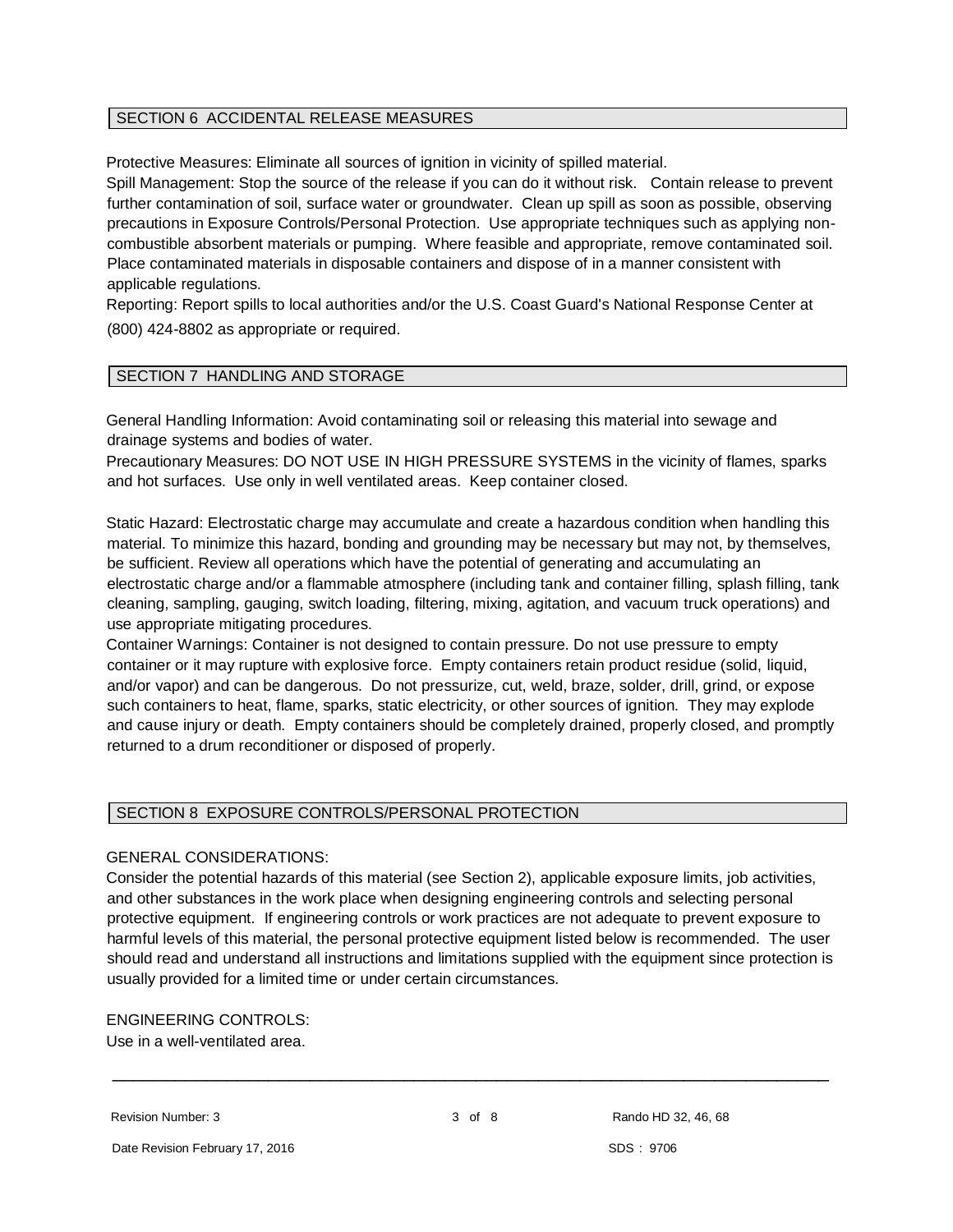## PERSONAL PROTECTIVE EQUIPMENT

Eye/Face Protection: No special eye protection is normally required. Where splashing is possible, wear safety glasses with side shields as a good safety practice.

Skin Protection: No special protective clothing is normally required. Where splashing is possible, select protective clothing depending on operations conducted, physical requirements and other substances in the workplace. Suggested materials for protective gloves include: 4H (PE/EVAL), Nitrile Rubber, Silver Shield, Viton.

Respiratory Protection: No respiratory protection is normally required.

If user operations generate an oil mist, determine if airborne concentrations are below the occupational exposure limit for mineral oil mist. If not, wear an approved respirator that provides adequate protection from the measured concentrations of this material. For air-purifying respirators use a particulate cartridge. Use a positive pressure air-supplying respirator in circumstances where air-purifying respirators may not provide adequate protection.

## Occupational Exposure Limits:

| Component                         | Agency       | <b>TWA</b>         | <b>STEL</b> | Ceiling | Notation |
|-----------------------------------|--------------|--------------------|-------------|---------|----------|
|                                   |              |                    |             |         |          |
| Highly refined mineral oil (C15 - | OSHA Z-1     | $5 \text{ mg/m}$ 3 | --          | --      | $- -$    |
| C50                               |              |                    |             |         |          |
| Highly refined mineral oil (C15 - | <b>ACGIH</b> | $5 \text{ mg/m}$ 3 | 10 mg/m $3$ | $- -$   | $- -$    |
| C50)                              |              |                    |             |         |          |

Consult local authorities for appropriate values.

## SECTION 9 PHYSICAL AND CHEMICAL PROPERTIES

Attention: the data below are typical values and do not constitute a specification.

Color: Colorless to yellow Physical State: Liquid Odor: Petroleum odor Odor Threshold: No data available pH: Not Applicable Vapor Pressure: <0.01 mmHg @ 37.8 °C (100 °F) Vapor Density (Air = 1):  $>1$ Initial Boiling Point: 315°C (599°F) Solubility: Soluble in hydrocarbon solvents; insoluble in water. Freezing Point: Not Applicable Melting Point: No data available Density: 0.87 kg/l @ 15°C (59°F) (Typical) Viscosity: 28.80 mm2/s @ 40°C (104°F) Minimum Coefficient of Therm. Expansion / °F: No data available Evaporation Rate: No data available Decomposition temperature: No data available Octanol/Water Partition Coefficient: No data available

Revision Number: 3 **Access 2** 4 Of 8 Rando HD 32, 46, 68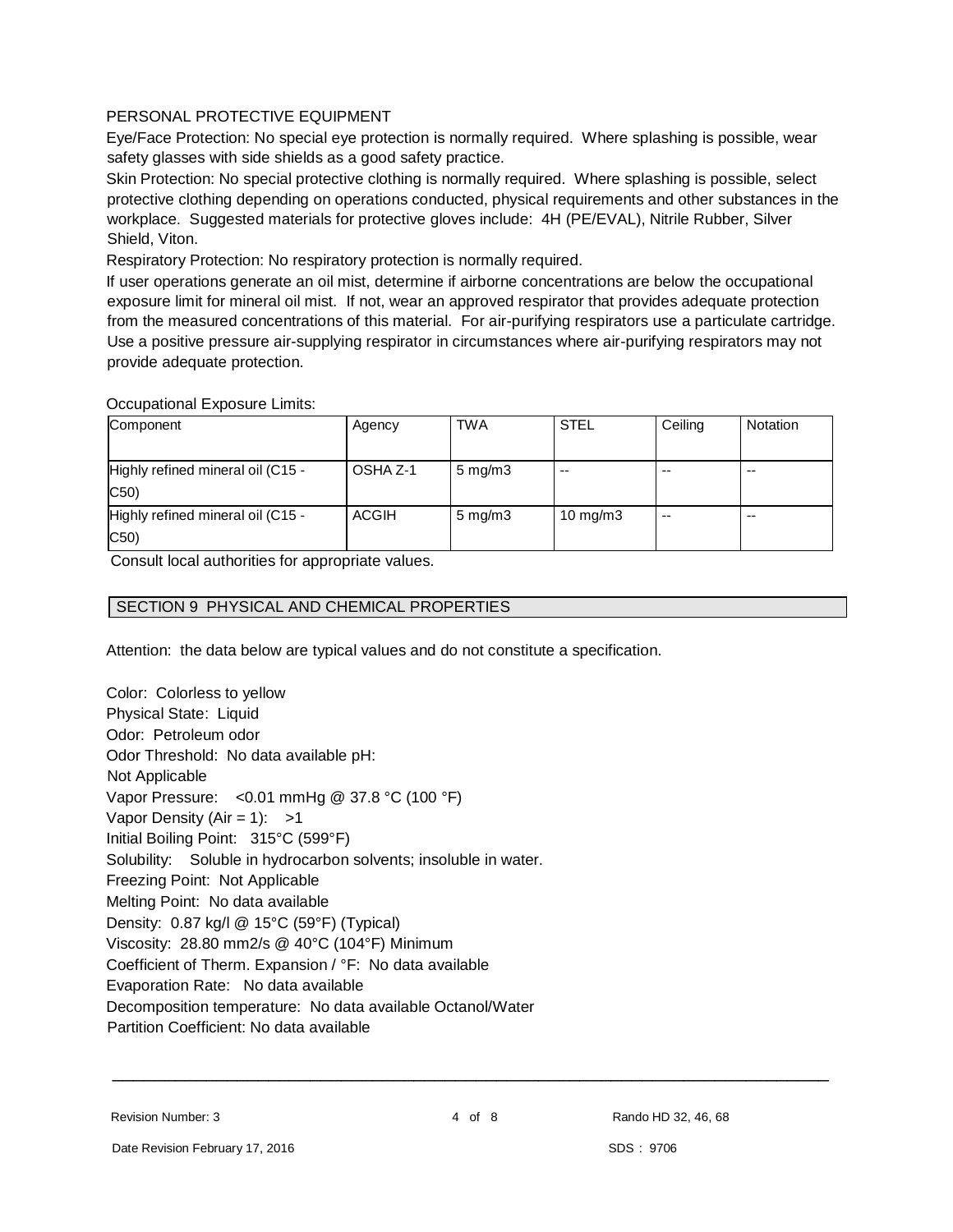## FLAMMABLE PROPERTIES:

Flammability (solid, gas): No Data Available

Flashpoint: (Cleveland Open Cup) 170 °C (338 °F) Minimum Autoignition: No data available Flammability (Explosive) Limits (% by volume in air): Lower: Not Applicable Upper: Not Applicable

## SECTION 10 STABILITY AND REACTIVITY

Reactivity: May react with strong acids or strong oxidizing agents, such as chlorates, nitrates, peroxides, etc.

Chemical Stability: This material is considered stable under normal ambient and anticipated storage and handling conditions of temperature and pressure. Incompatibility With Other Materials: Not applicable Hazardous Decomposition Products: None known (None expected) Hazardous Polymerization: Hazardous polymerization will not occur.

## SECTION 11 TOXICOLOGICAL INFORMATION

Information on toxicological effects

Serious Eye Damage/Irritation: The eye irritation hazard is based on evaluation of data for product components.

Skin Corrosion/Irritation: The skin irritation hazard is based on evaluation of data for product components. Skin Sensitization: The skin sensitization hazard is based on evaluation of data for product components.

Acute Dermal Toxicity: The acute dermal toxicity hazard is based on evaluation of data for product components.

Acute Oral Toxicity: The acute oral toxicity hazard is based on evaluation of data for product components.

Acute Inhalation Toxicity: The acute inhalation toxicity hazard is based on evaluation of data for product components.

Acute Toxicity Estimate: Not Determined

Germ Cell Mutagenicity: The hazard evaluation is based on data for components or a similar material.

Carcinogenicity: The hazard evaluation is based on data for components or a similar material.

Reproductive Toxicity: The hazard evaluation is based on data for components or a similar material.

Specific Target Organ Toxicity - Single Exposure: The hazard evaluation is based on data for components or a similar material.

Specific Target Organ Toxicity - Repeated Exposure: The hazard evaluation is based on data for components or a similar material.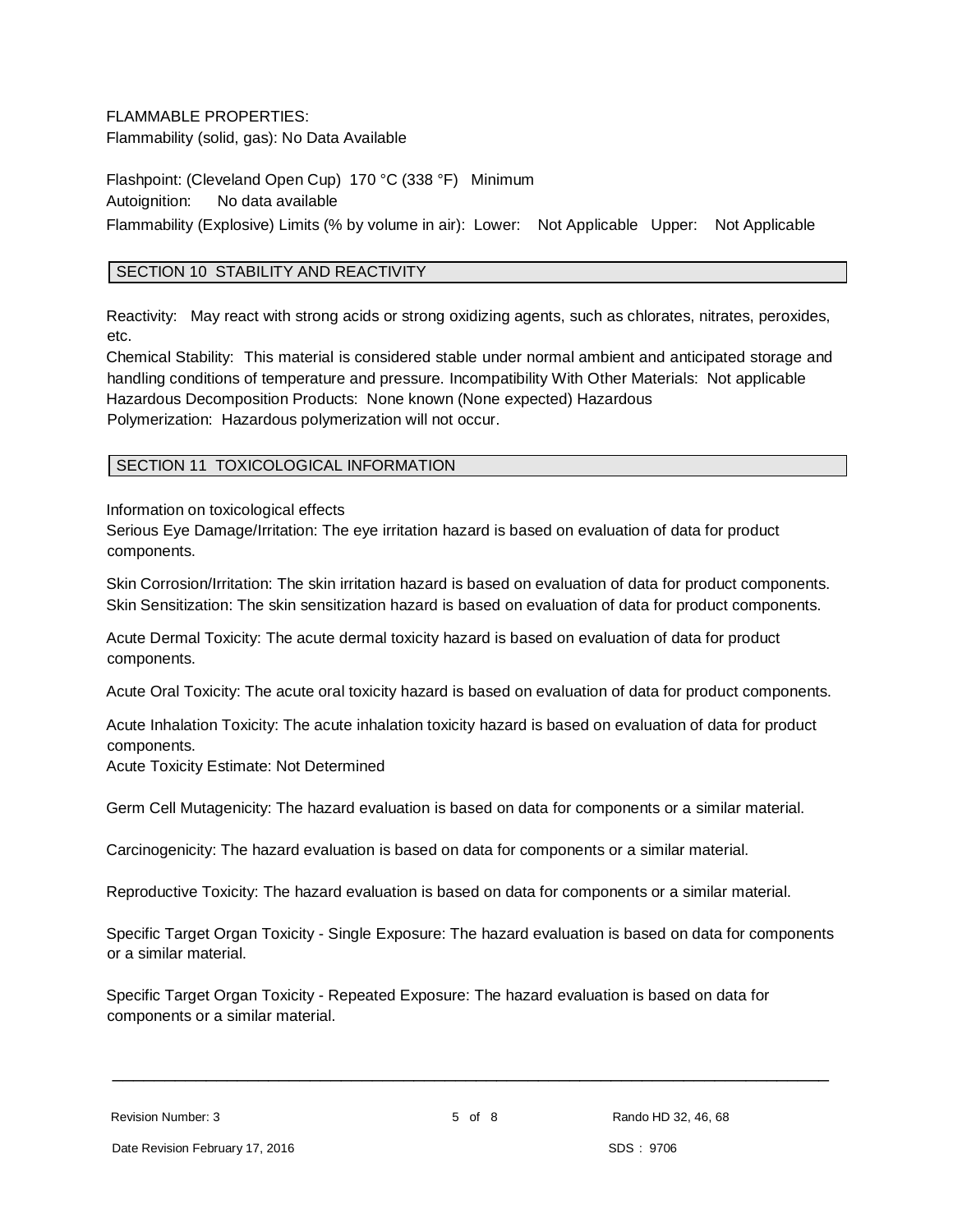## ADDITIONAL TOXICOLOGY INFORMATION:

This product contains petroleum base oils which may be refined by various processes including severe solvent extraction, severe hydrocracking, or severe hydrotreating. None of the oils requires a cancer warning under the OSHA Hazard Communication Standard (29 CFR 1910.1200). These oils have not been listed in the National Toxicology Program (NTP) Annual Report nor have they been classified by the International Agency for Research on Cancer (IARC) as; carcinogenic to humans (Group 1), probably carcinogenic to humans (Group 2A), or possibly carcinogenic to humans (Group 2B).

 These oils have not been classified by the American Conference of Governmental Industrial Hygienists (ACGIH) as: confirmed human carcinogen (A1), suspected human carcinogen (A2), or confirmed animal carcinogen with unknown relevance to humans (A3).

#### SECTION 12 ECOLOGICAL INFORMATION

#### **ECOTOXICITY**

This material is not expected to be harmful to aquatic organisms.

The product has not been tested. The statement has been derived from the properties of the individual components.

#### MOBILITY

No data available.

PERSISTENCE AND DEGRADABILITY

This material is not expected to be readily biodegradable. The biodegradability of this material is based on an evaluation of data for the components or a similar material.

The product has not been tested. The statement has been derived from the properties of the individual components.

#### POTENTIAL TO BIOACCUMULATE

Bioconcentration Factor: No data available. Octanol/Water Partition Coefficient: No data available

#### SECTION 13 DISPOSAL CONSIDERATIONS

Use material for its intended purpose or recycle if possible. Oil collection services are available for used oil recycling or disposal. Place contaminated materials in containers and dispose of in a manner consistent with applicable regulations. Contact your sales representative or local environmental or health authorities for approved disposal or recycling methods.

## SECTION 14 TRANSPORT INFORMATION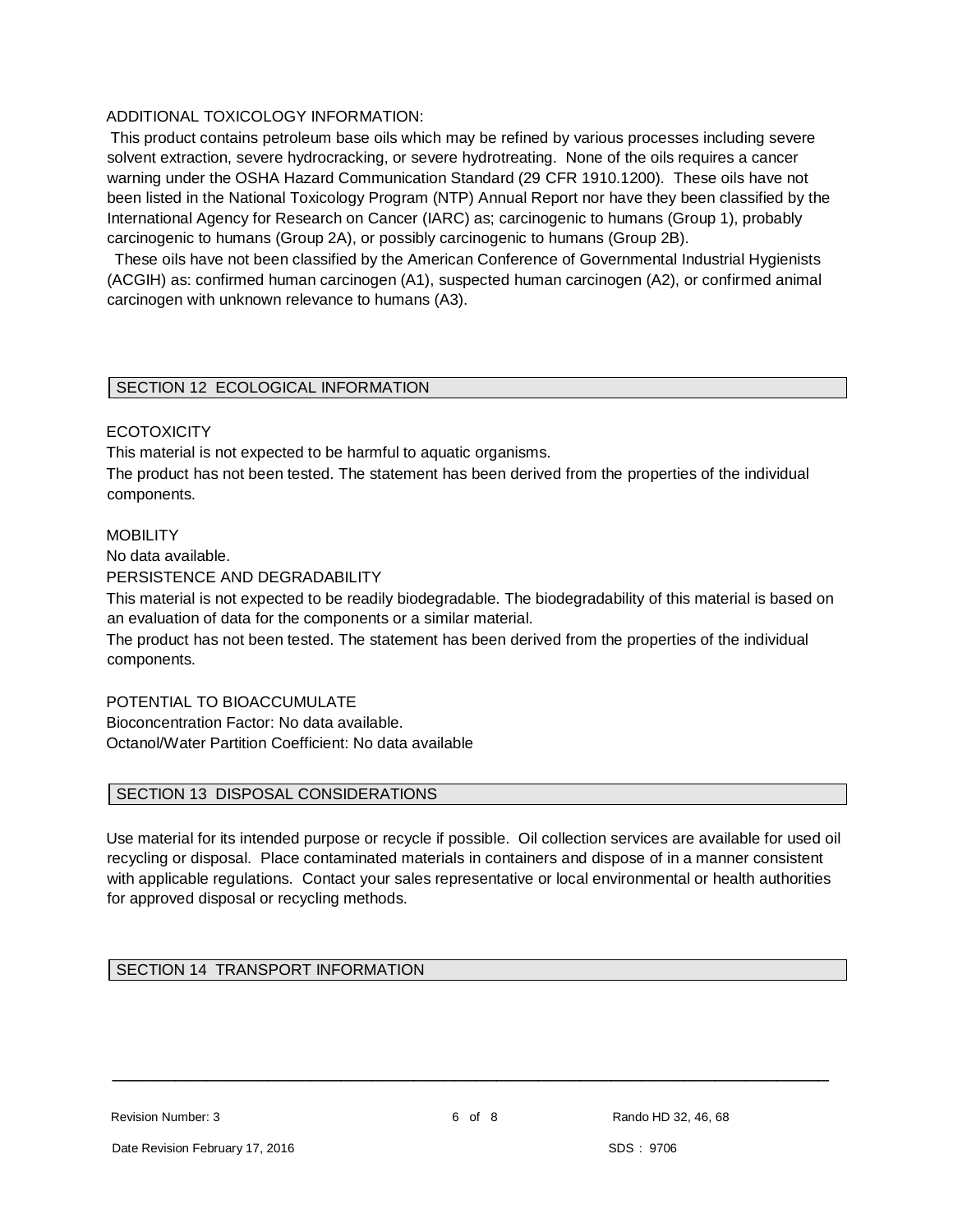The description shown may not apply to all shipping situations. Consult 49CFR, or appropriate Dangerous Goods Regulations, for additional description requirements (e.g., technical name) and mode-specific or quantity-specific shipping requirements.

DOT Shipping Description: NOT REGULATED AS A HAZARDOUS MATERIAL UNDER 49 CFR

IMO/IMDG Shipping Description: NOT REGULATED AS DANGEROUS GOODS FOR TRANSPORT UNDER THE IMDG CODE

ICAO/IATA Shipping Description: NOT REGULATED AS DANGEROUS GOODS FOR TRANSPORT UNDER ICAO

Transport in bulk according to Annex II of MARPOL 73/78 and the IBC code: Not applicable

## SECTION 15 REGULATORY INFORMATION

EPCRA 311/312 CATEGORIES: 1. Immediate (Acute) Health Effects: NO 2. Delayed (Chronic) Health Effects: NO 3. Fire Hazard: NO 4. Sudden Release of Pressure Hazard: NO 5. Reactivity Hazard: NO REGULATORY LISTS SEARCHED: 01-1=IARC Group 1 03=EPCRA 313 01-2A=IARC Group 2A 04=CA Proposition 65 01-2B=IARC Group 2B 05=MA RTK 02=NTP Carcinogen 06=NJ RTK 07=PA RTK

No components of this material were found on the regulatory lists above.

#### CHEMICAL INVENTORIES:

All components comply with the following chemical inventory requirements: AICS (Australia), DSL (Canada), ENCS (Japan), IECSC (China), KECI (Korea), PICCS (Philippines), TSCA (United States).

#### NEW JERSEY RTK CLASSIFICATION:

Under the New Jersey Right-to-Know Act L. 1983 Chapter 315 N.J.S.A. 34:5A-1 et. seq., the product is to be identified as follows: PETROLEUM OIL (Hydraulic oil)

| SECTION 16 OTHER INFORMATION |           |                 |               |  |
|------------------------------|-----------|-----------------|---------------|--|
| NFPA RATINGS:                | Health: 0 | Flammability: 1 | Reactivity: 0 |  |
| <b>HMIS RATINGS:</b>         | Health: 0 | Flammability: 1 | Reactivity: 0 |  |

Revision Number: 3 **Rando HD** 32, 46, 68